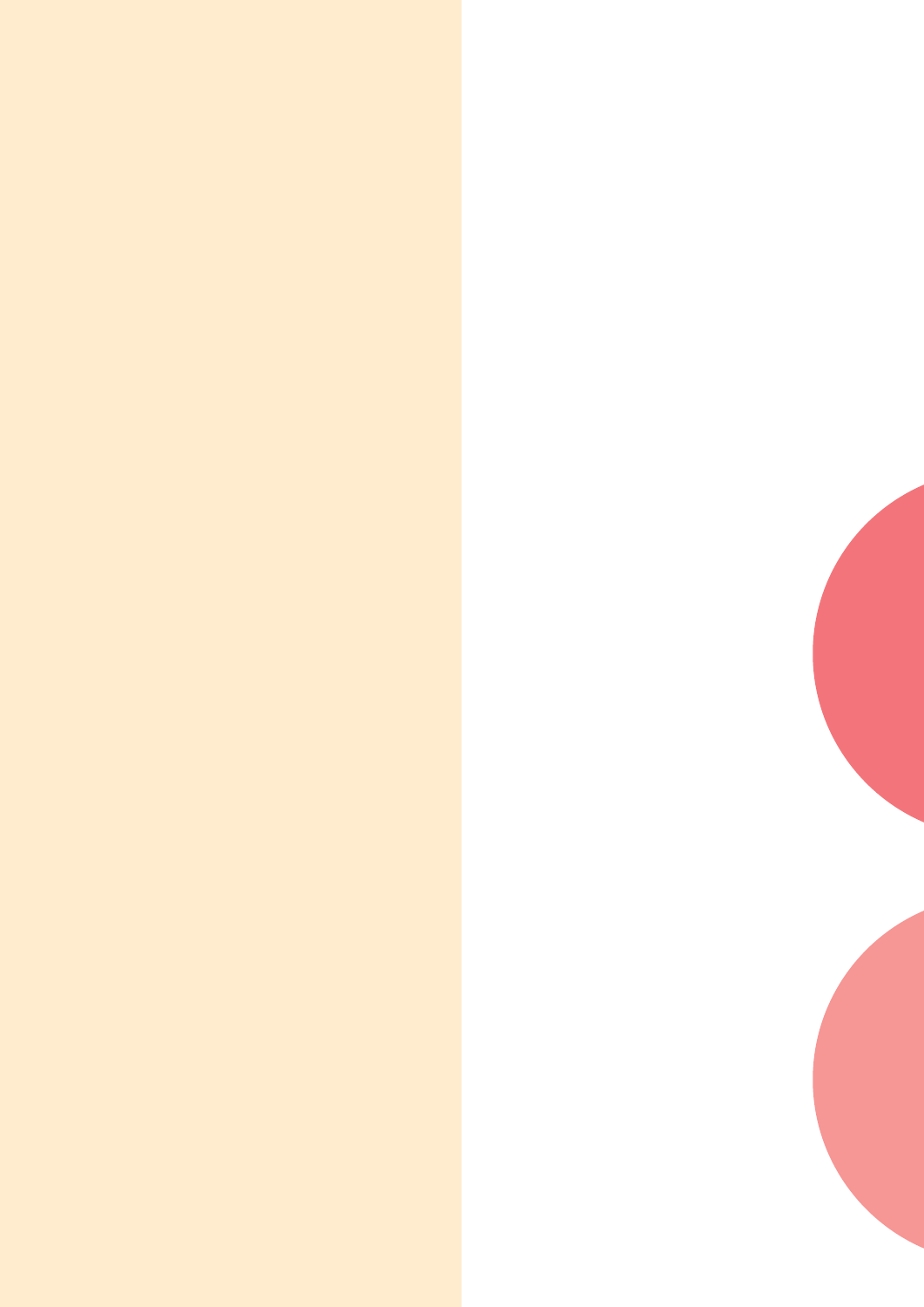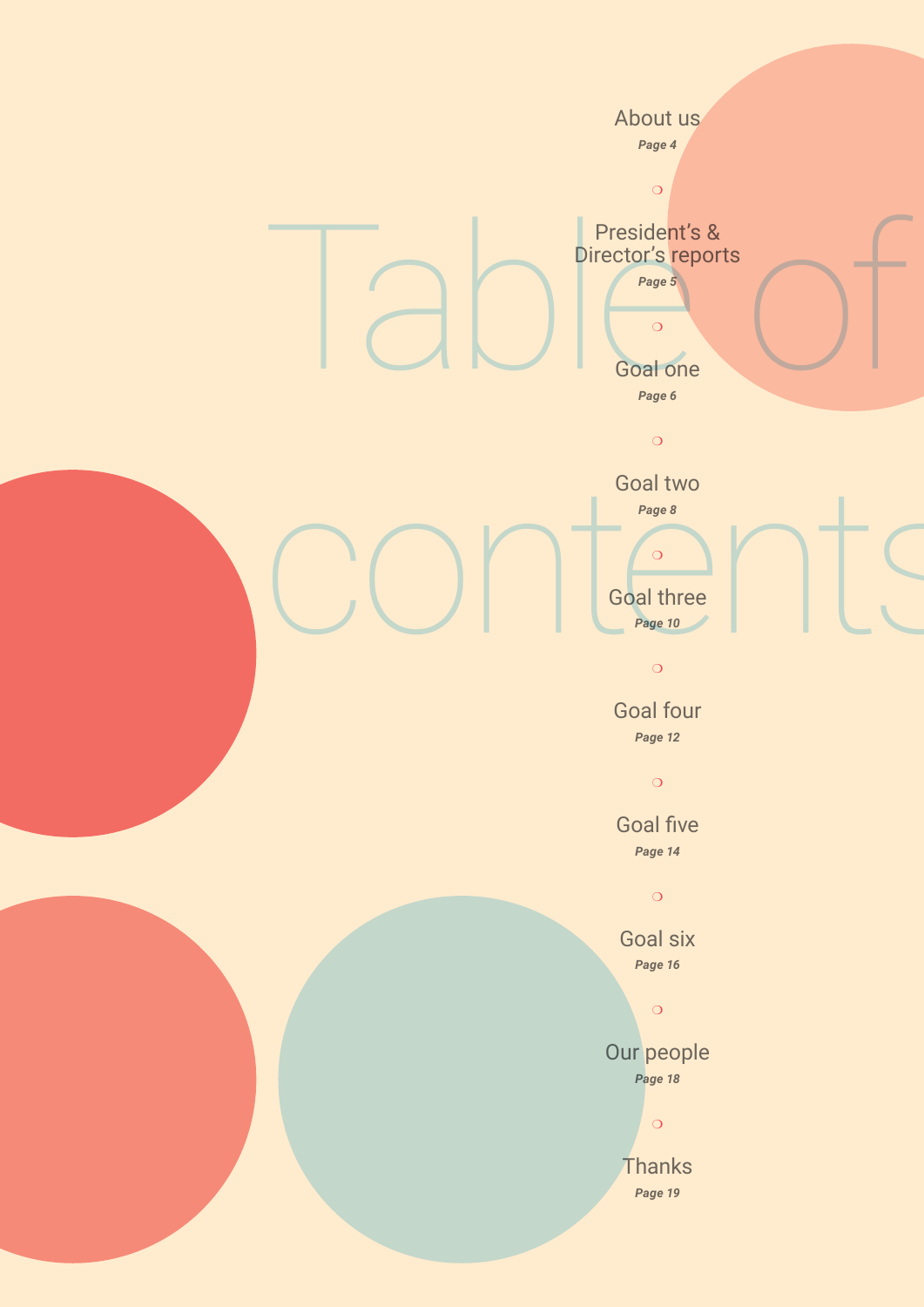#### **Overview**

All Australians understand and value the idea of a 'fair go' – that everyone should be able to access justice and fairness, regardless of the size of their bank balance, where we live, or the circumstances we face. This is brought into sharp focus when a person has a legal problem. However, most people feel that getting legal help will be too expensive or hard, and ignore their legal problems. This often leads to additional legal problems which affect their health, family and homes.

About us

Community legal centres are independent, community-run organisations that aim to ensure legal help is available for those who need it. There are thirty-three of these organisations across Queensland, providing legal advice, information, ongoing representation and support.

In addition to these individual services, community legal centres work to prevent legal problems before they occur by educating people about their legal rights and responsibilities and suggesting ways to improve laws and practices to better protect people.

Community legal centres harness the energy and expertise of hundreds of volunteers across Queensland to ensure people get the legal help they need. Centres also collaborate with government, Legal Aid Queensland, the private legal profession and community partners to ensure the best outcomes for their clients and the system of justice in Australia.

As the peak body for Queensland's community legal centres, we worked with our members to support effective, high quality legal services for as many Queenslanders as possible. We also helped the people working in the centres remain informed and united. This annual report talks about how we did this over the period of 1 July 2016 to 30 June 2017.

#### Acknowledgement of traditional owners

**Community Legal Centres Queensland affirms that the Aboriginal and Torres Strait Islander peoples are the Indigenous inhabitants of Australia and acknowledges their unique relationship with their ancestral country.**<br>In pa Aboriginal and Torres Strait Islander peoples are the Indigenous inhabitants of Australia and acknowledges their unique relationship with their ancestral country. the traditional custodians of the land in and around Brisbane, and pay respect to their elders, past and present.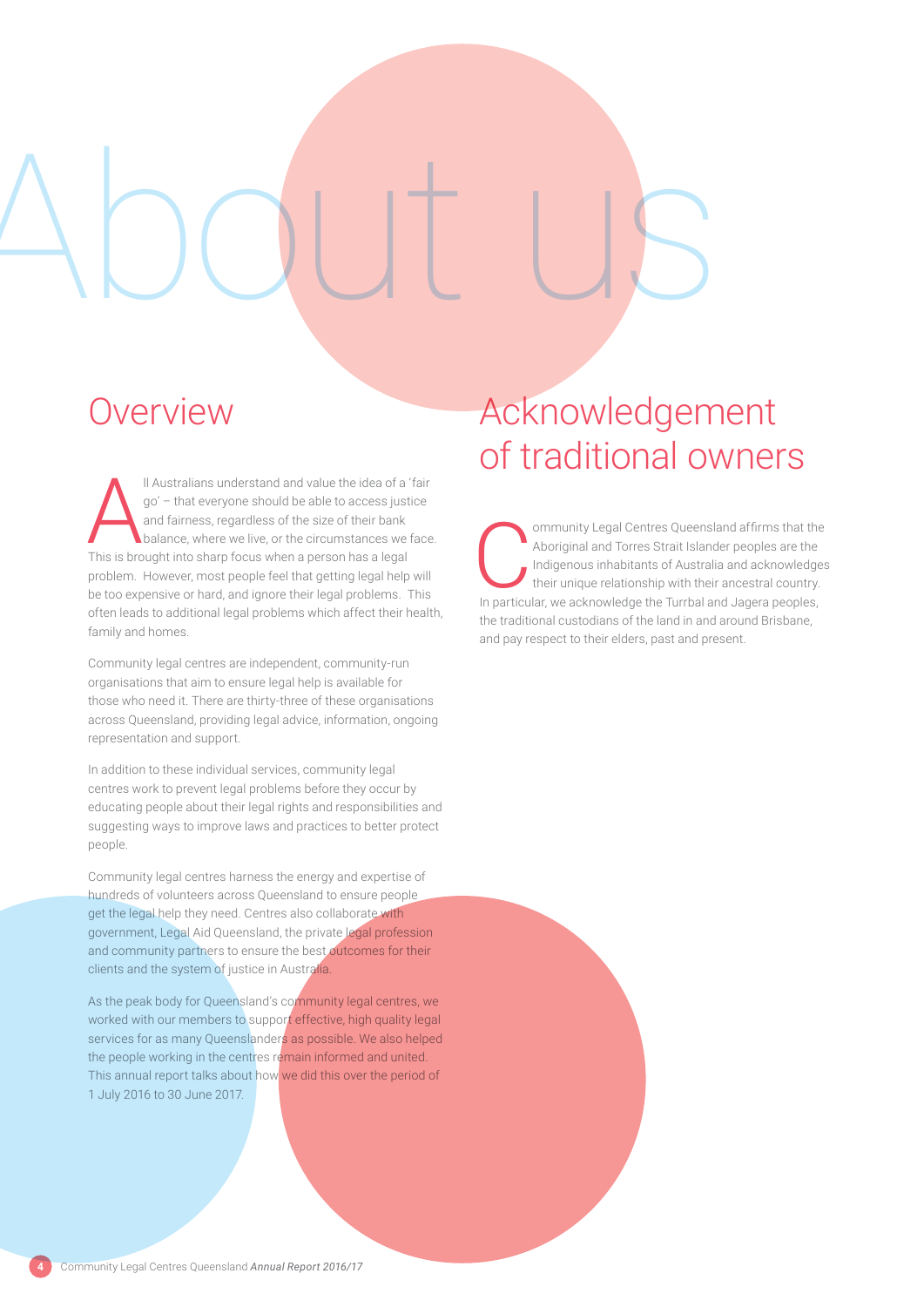# President

T his year, Community Legal Centres Queensland had to spend more time than it would have liked in having to oppose proposed cuts to community legal centre funding.

We were relieved to attend the Brisbane press conference, held by ministers Michaela Cash and George Brandis, in April, to hear that funding would continue at current levels for the next few years.

It was a great result, as it had appeared very likely that federal funding for Queensland's community legal centres would be reduced by almost thirty per cent.

the term dependent of this electric and energy contributed to this decision.<br>
Nother community law peaks,<br>
profession, unions, churches, community law peaks,<br>
this effort could have been more focused and more productive,<br> Our significant effort and energy contributed to this decision. We worked with our members, other community law peaks, the private profession, unions, churches, community groups, domestic violence advocates and concerned people across the community. We met with dozens of politicians, appeared in mainstream media hundreds of times, harnessed the support of thousands of our friends through social media, and empowered hundreds of people to speak for us, and for our members, and (most importantly) their clients.

We are proud that we contributed to this result.

But imagine what we could have done if we had been able to focus on supporting legal help for everyday Queenslanders: provide training for workers in new and complex areas of law, coordinate joined-up services, measure the impact of community legal centres' work for the clients that rely on these services, use our members' experience to inform public policy and law reform processes and build stronger partnerships with philanthropy, governments, courts and other key partners.



As you will see from this annual report, we did these things, but this effort could have been more focused and more productive, if we had not had to spend hundreds of hours advocating to retain funding so that our member community legal centres could continue to provide legal help to ordinary people across Queensland - advocating just to maintain the status quo. And the problem is that the status quo is not good enough.

The reality is that in the last financial year, while Queensland community legal centres helped almost 60,000 people but another 55,000 people who phoned Queensland community legal centres were unable to speak to a lawyer. This means that renters couldn't find out about their rights to stay in their home, a customer couldn't get advice about their dispute with a bank, and no one could help a mum to go to court to talk about custody of the children in a family breakdown.

bank, and no one could help a mum to go to court to talk about<br>these<br>these<br>custody of the children in a family breakdown.<br>Solicy<br>without the distraction of fighting to simply maintain services,<br>we are confident that our wo As we reflect on 2016-17, we look forward to the next year; without the distraction of fighting to simply maintain services, we are confident that our work can be more proactive and clientfocused, and support the work of our member CLCs to provide vulnerable and disadvantaged Queenslanders with the legal help they need and the justice they deserve.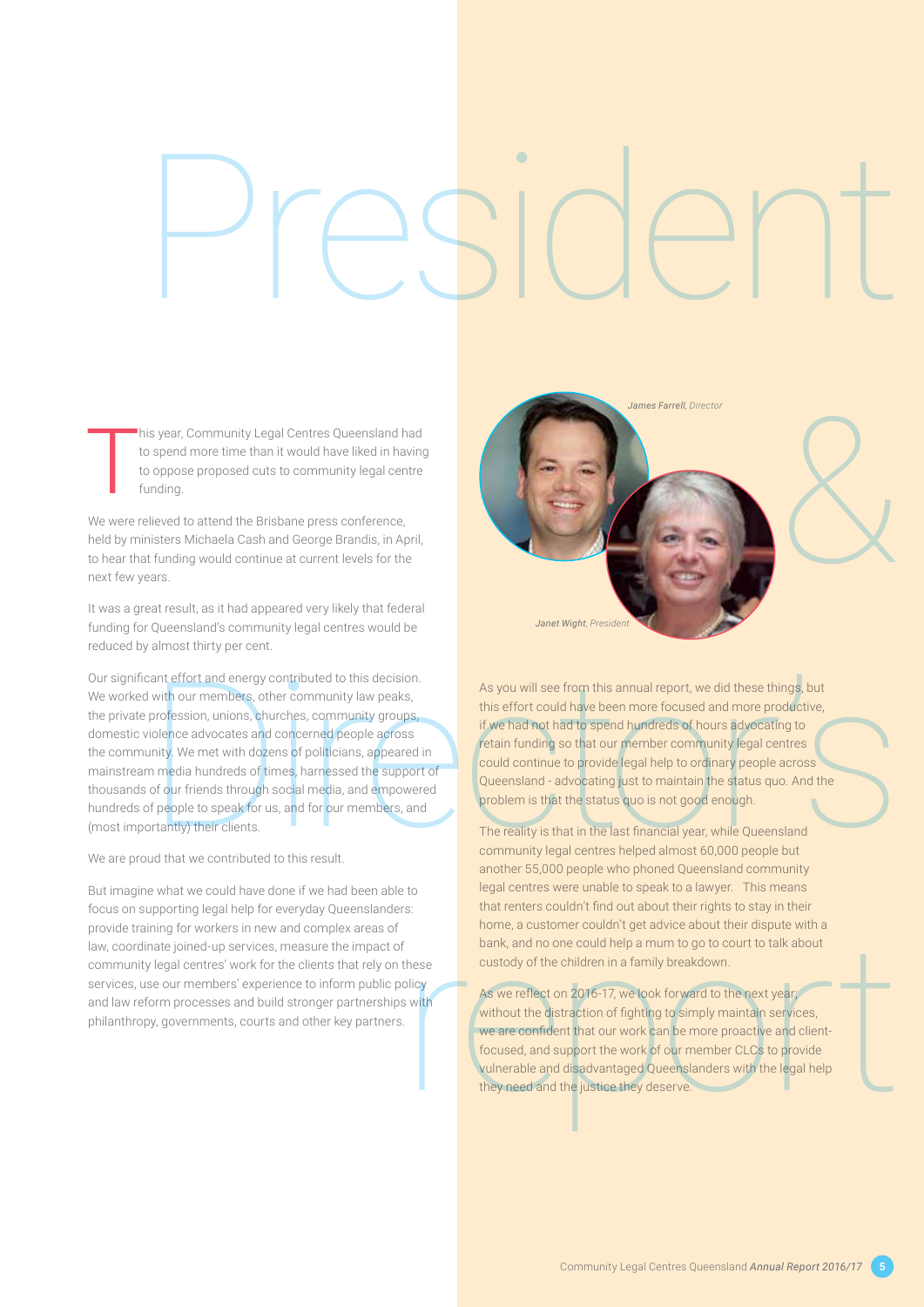#### Blood from a stone report

e undertook a project to identify where we could save money for community legal centres in their operating budgets. The project found that there were limited opportunities for savings due to the underinvestment in spending save money for community legal centres in their operating budgets. The project found that there were limited opportunities for savings due to the providing services directly to the community. This is consistent with other research across the social and community sectors.

Goal one

The project also found that the buying power of the Queensland community legal sector is an insufficient incentive for external retailers and service providers to reduce their prices. As a result, community legal centres needed to join group buying schemes covering more than just the Queensland community legal sector if they were to secure bulk-buying discounts.

Blood from Self-evaluation<br>
a stone report tool kit and a stone report of the self-evaluation<br>  $\left|\bigvee_{\substack{a \text{ is a non-odd, } a \text{ is a non-odd, } a \text{ is a non-odd, } a \text{ is a non-odd, } a \text{ is a non-odd, } a \text{ is a non-odd, } a \text{ is a non-odd, } a \text{ is a non-odd, } a \text{ is a non-odd, } a \text{ is a non-odd, } a \text{$ While there may be limited blood that can be extracted from the Community Legal Centre Stone, there is scope for some future work such as non-legal support by pro bono law firms through structured volunteering; adding value to existing community legal centre budgets through a sector sustainability strategy; ensuring centres have access to appropriate and affordable professional development and training; and leveraging information technology projects.

#### Self-evaluation tool kit

T his year we focused on building the capacity of Queensland community legal centres to better measure and understand the outcomes of their work in the community.

We developed a self-evaluation toolkit based on a sector-wide theory of change. The tools were designed to measure the medium and long-term outcomes for community legal centre clients, the community and the justice system. We tested the tools at three community legal centres: Basic Rights Queensland, Nundah Community Legal Service, and Townsville Community Legal Service.

The next step for this project is to further embed the tools and practices in Community Legal Centres so that we can better map the impact on the community. This will allow us to better communicate the impact of the work of Community Legal Centres and guide future development of our services.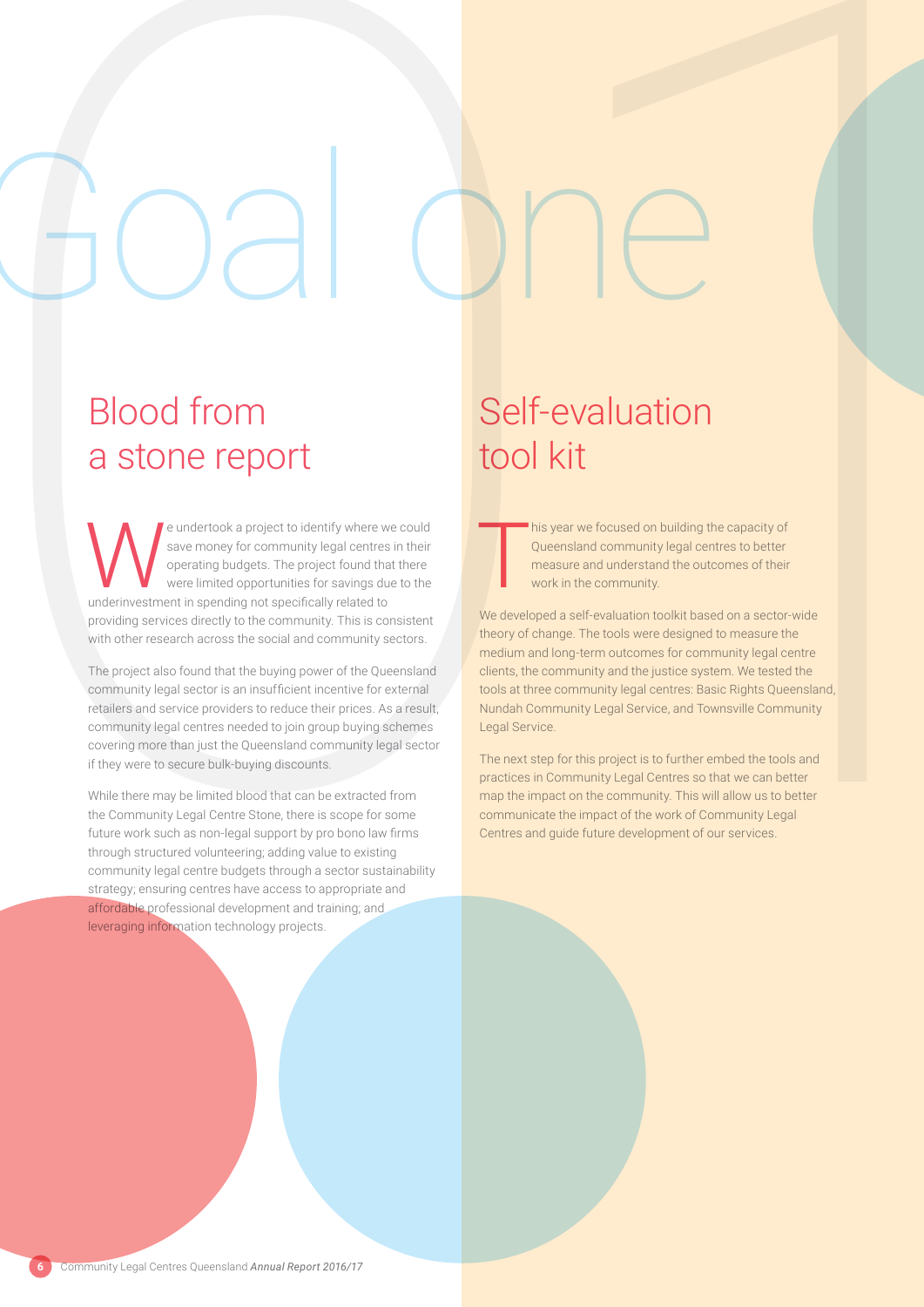# Support and develop the<br>organisational capacity of<br>community legal centres<br>collaborative service planning and year we will<br>tender process<br>service planning and year we will<br>tender process<br>and the contract of the contract of organisational capacity of community legal centres **Collaborative** Over the coming

service planning and tender process

In October 2016, all Queensland community legal centres were<br>encouraged to apply for Queensland and Commonwealth<br>Legal Assistance Service Delivery Funding which was being<br>administered by the Department of Justice and Attor n October 2016, all Queensland community legal centres were encouraged to apply for Queensland and Commonwealth Legal Assistance Service Delivery Funding which was being administered by the Department of Justice and Attorney-Partnership Agreement on Legal Assistance Services, planning for legal assistance services requires evidence and analysis of legal need.

Because these principles underpinned the application process, Community Legal Centres provided resources and support to assist centres to engage with the tender process. This included producing the, 'Application Resource Guide'.

The Application Resource Guide provided help in filling out the tender application form and how to answer the questions about the quality evaluation criteria. The resource drew upon the legal needs research on targeting legal assistance to priority groups in the community. This guide provided practical guidance on each question, including sample answers to the criteria. The resource was supported by face-to-face and webinar training and individual coaching and support.

year we will

- ❍ Continue to support Community Legal Centres to embed evaluation and impact measurement practices
- ❍ Provide support to Community Legal Centres on how to govern and lead their organisations
- O Continue to build Community Legal Centre's capacity to diversify their resource base
- ❍ Assist Community Legal Centres to undertake planning that takes into account the challenges and opportunities of their communities

Community Legal Centres Queensland **Annual Report 2016** 

❍ Continue to work with legal assistance colleagues and organisations.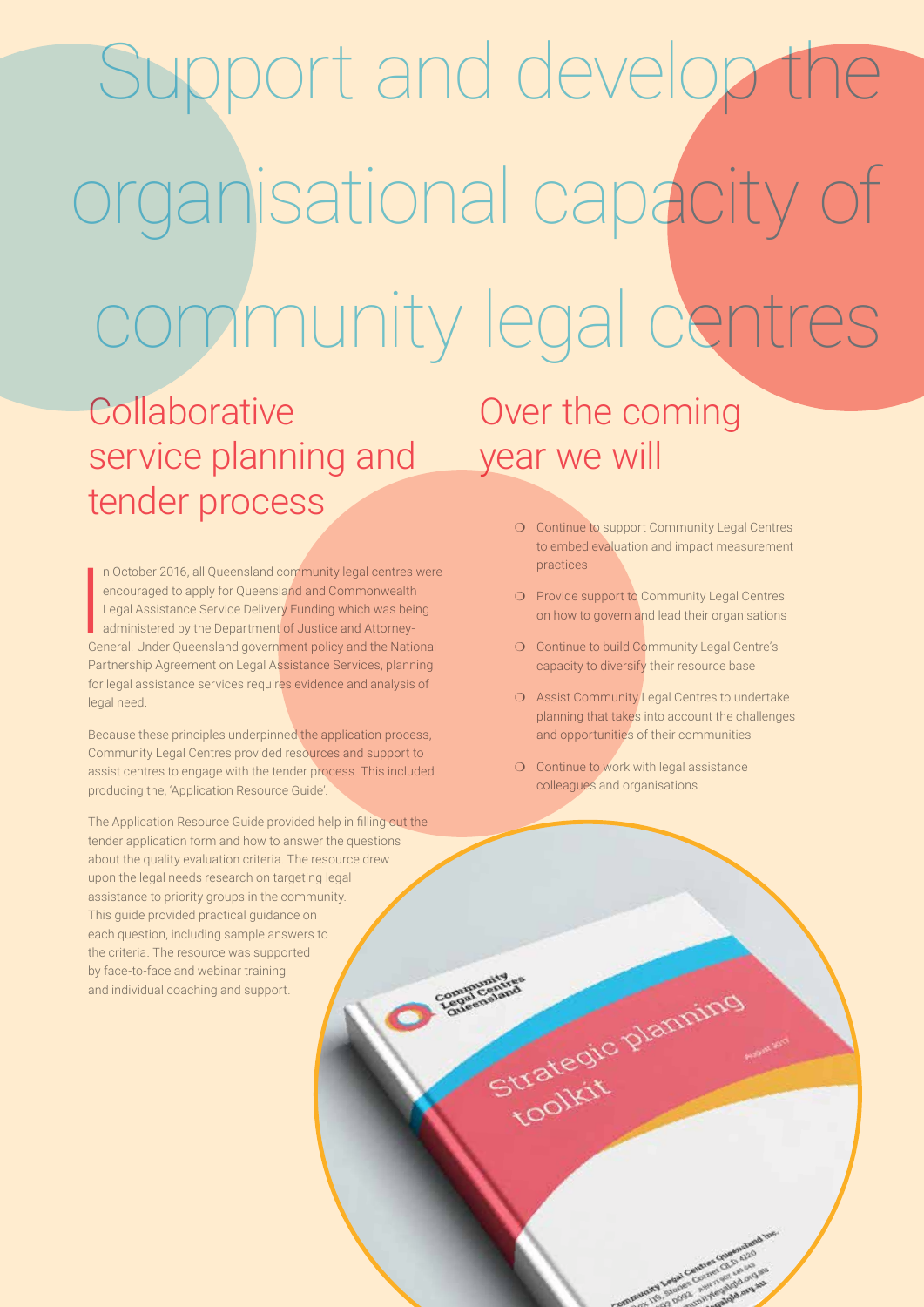#### projects

02Student research e have valuable relationships with universities,<br>
and particularly law schools. This year, a team<br>
of students from the University of Queensland<br>
Community Engagement Program built and<br>
delivered a public awareness campaig and particularly law schools. This year, a team of students from the University of Queensland's Community Engagement Program built and of how students can access free legal help. They researched the most effective means to market to this group and designed promotional material for us. The University also recruited a team of students to help deliver the conference and work alongside the paid staff providing administration support.

Goal two

#### **Communications**

very fortnight we distributed an enewsletter to our<br>Centre Directors telling them about grant schemes<br>opportunities to get involved with legal reform work<br>training events they could attend and provided ther<br>with an overvie very fortnight we distributed an enewsletter to our Centre Directors telling them about grant schemes, opportunities to get involved with legal reform work, training events they could attend and provided them We also produced a quarterly publication which was sent out to MPs, funders and decision makers talking about the work of our sector. Over the year the number of people we sent this publication to grew from 2020 to 2082.

We were active on social media and over the year saw an increase in our Facebook followers to 1,723, our Twitter followers from 1701 to 2435 and our Youtube viewers from 463 to 2701 viewers. Our social media activities gave us an opportunity to tell people on a daily basis what was happening within the sector, as well as provide a snapshot of the on-going work of Community Legal Centres Queensland.

#### Community Legal Centres Queensland Conference

**I** We ran a state conference from 8 to 9 May, 2017 at the Mantra Hotel, Surfers Paradise which saw us bring together 220 people over two days. Attendees included; community legal centre staff, government representatives, MPs, corporate lawyers and specialists in related fields such as fundraising, social work and administration. There were a variety of presentations, panel discussions and workshops ranging from communicating with Indigenous clients, new developments in legal technology through to evaluating services.

In our post event survey:

- ❍ 85% respondents said their overall experience was excellent or good.
- ❍ 89% respondents said the venue facilities were excellent or good.
- ❍ 86% said that the opportunity to network was excellent or good.
- ❍ 100% of participants said they had gained new information.

One of the highlights for the conference was the key note address by Elizabeth Alredge from the USA based group, Voices for Civil Justice. Elizabeth spoke on the need to promote the work of Community Legal Centres and equipped the group to tell the story of their centre. While in Australia, Elizabeth also spoke at the Strategic Communication Training Day which we hosted in Brisbane and Sydney. Her visit from the USA was made possible via a grant from the Ian Potter Foundation.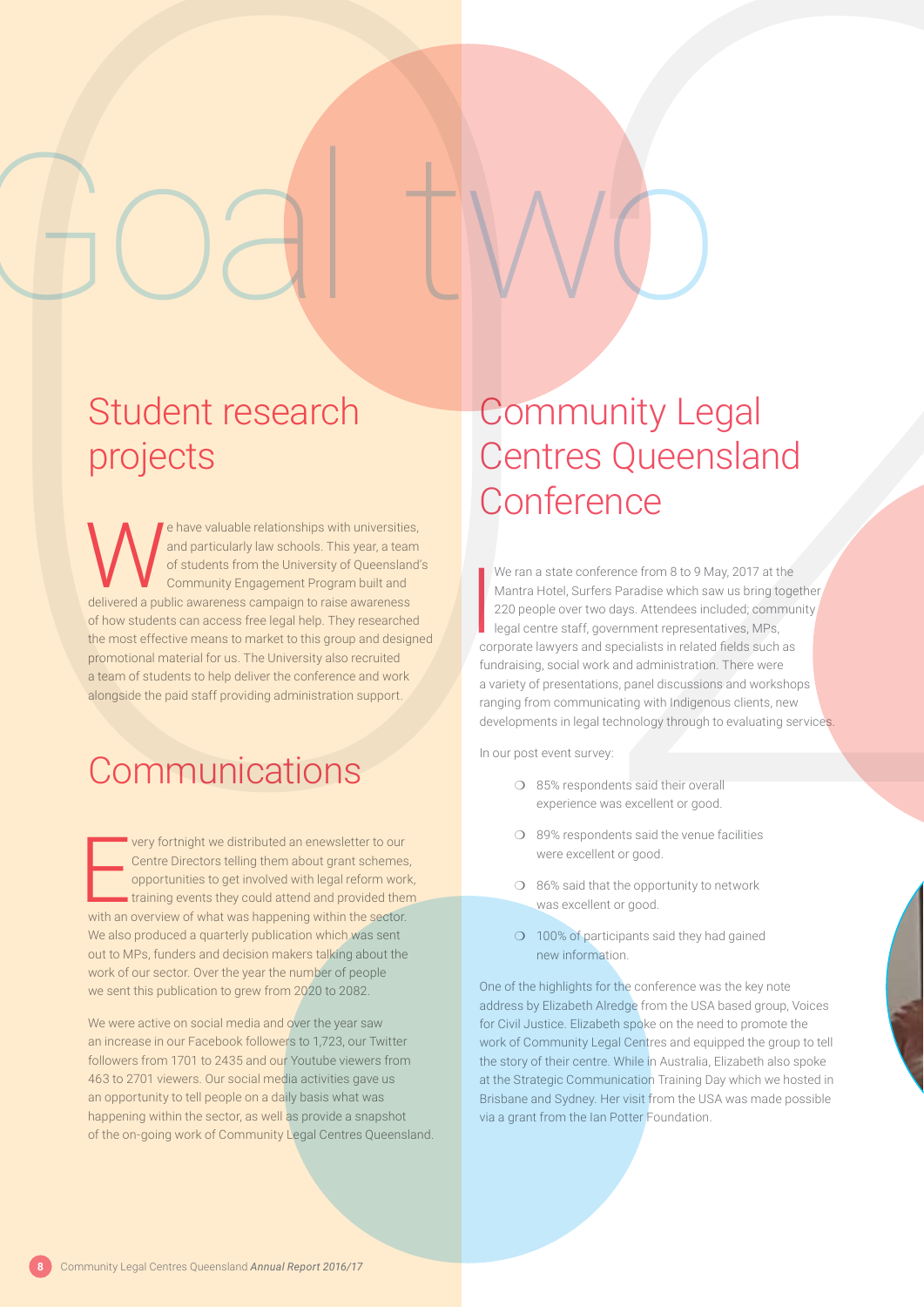# **COMMUNITY Legal**<br> **COMMUNITY Legal**<br> **COMMUNITY Legal**<br> **COMMUNITY Legal**<br> **COMMUNITY Legal**<br> **COMMUNITY Legal**<br> **COMMUNITY Legal**<br> **COMMUNITY Legal**<br> **COMMUNITY Legal**<br> **COMMUNITY Legal**<br> **COMMUNITY Legal**<br> **COMPUTE TO A** Support and develop community legal centre staff, including volunteers

#### Centres Queensland workshop

e ran a workshop for Directors and Principal<br>
Solicitors at the Gardens Point Café Brisbane from<br>
10 to 11 October, 2016. The focus of the workshop<br>
makers. As part of the workshop, many of the community legal<br>
1991 Solicitors at the Gardens Point Café Brisbane from 10 to 11 October, 2016. The focus of the workshop was providing the skills to advocate to decision centre staff met with their local MP to discuss issues relevant to their constituency area. We also held a reception at parliament which was well attended by State and Federal MPs, their staff, the media, and the staff of Community Legal Centres from across the state. The reception was a chance to discuss how centres can best support the people of Queensland and the continued need for governmental investment in free legal services.

#### **Webinars**

e were delighted to receive a grant from the<br>
John Villiers Trust to deliver our webinar prog<br>
This allowed us to increase the number of fre<br>
webinars from 21 in 2015/16 to 38 in 2016/17<br>
and increase the number of registr John Villiers Trust to deliver our webinar program. This allowed us to increase the number of free webinars from 21 in 2015/16 to 38 in 2016/17 people. This year we asked the presenters if we could record their presentation so that people could view it at a later date and this resulted in 1,408 post event downloads.

#### Over the coming year we will:

- ❍ Continue to deliver the webinar program
- ❍ Run a workshop for Centre Directors which will help to grow their leadership skills
- ❍ Deliver a state conference for the sector.

**WWW.commun** 

*Photos from the 2016 Leadership Forum*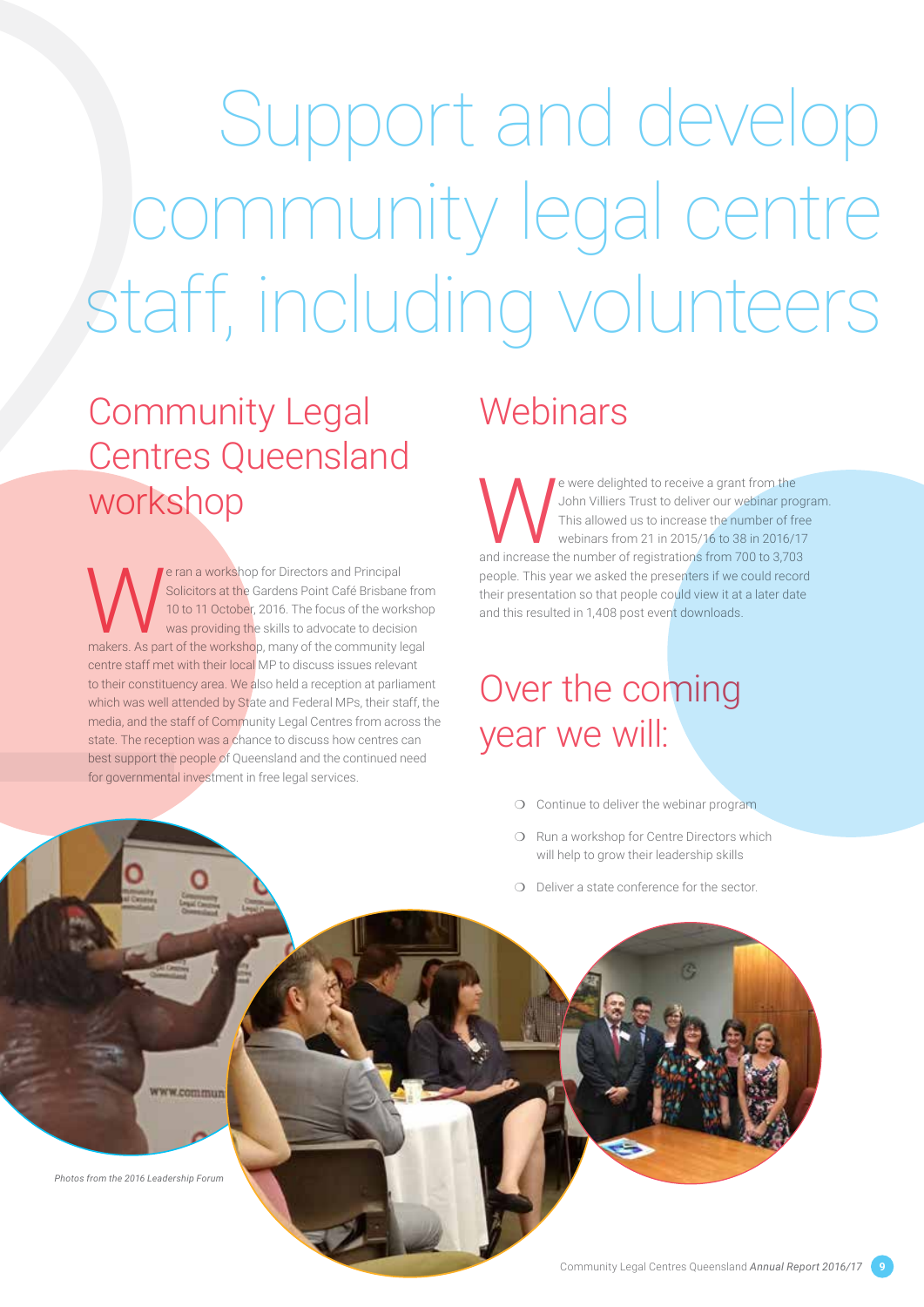# Queensland Legal Evidence and analysis<br>
Assistance Forum Coordination Project<br>
Coordination Project<br>
Coordination Project<br>
Coordination Project<br>
Coordination Project<br>
Coordination Project<br>
Coordination Project<br>
Coordinatio Goal three

#### Queensland Legal Assistance Forum Coordination Project

I n 2016, The Queensland Legal Assistance Forum's terms of reference were dramatically revised to reflect its central role in driving collaborative service planning under the National Partnership Agreement on Legal Assistance Services.

As a result of this we were allocated funding for a Project Officer to provide support and coordination to the Queensland Legal Assistance Forum. Over the year the Project Officer:

- ❍ Initiated and supported three new specialist working groups to help inform service planning, demonstrate best practice, and identify agreed priorities for vulnerable client groups.
- ❍ Provided support and coordination for the development and recommendation of project proposals by its specialist working groups and Legal Assistance Forums, through collaboration with the sector.
- ❍ Endorsed a sector work plan which included six projects that are considered to have the greatest impact for state-wide collaborative service planning. A number of organisations including community legal centres and Community Legal Centres Queensland were funded to deliver these projects
- ❍ Enhanced and supported communication and engagement between the Queensland Legal Assistance Forum, its working groups and other sub-forums and stakeholders

#### Evidence and analysis of legal need report

We produced a report which summarised the evidence of legal need in Queensland. We used demographic for legal need, based on leading international and Australian research. The data showed the number and proportion of the Queensland population that fits into the National Partnership Agreement's 'priority client groups', across thirteen regions in Queensland.

The report mirrored the Law and Justice Foundation New South Wales research, which talked about community legal centres' experiences over forty years providing legal help to vulnerable Queenslanders, and proposed strategies to make legal assistance services more appropriate and accessible.

The updated evidence and analysis of legal need was supplemented by a family law resource to assist community legal centres to correlate the National Partnership Agreement priorities in family law with the evidence of legal need research.

#### Over the coming year we will

- ❍ Harness client stories
- ❍ Research into areas such as: the legal needs of people experiencing domestic violence; changes to Queensland law to further protect older people from abuse; Health Justice Partnerships in Queensland; supporting community organisations to use a Human Rights Act.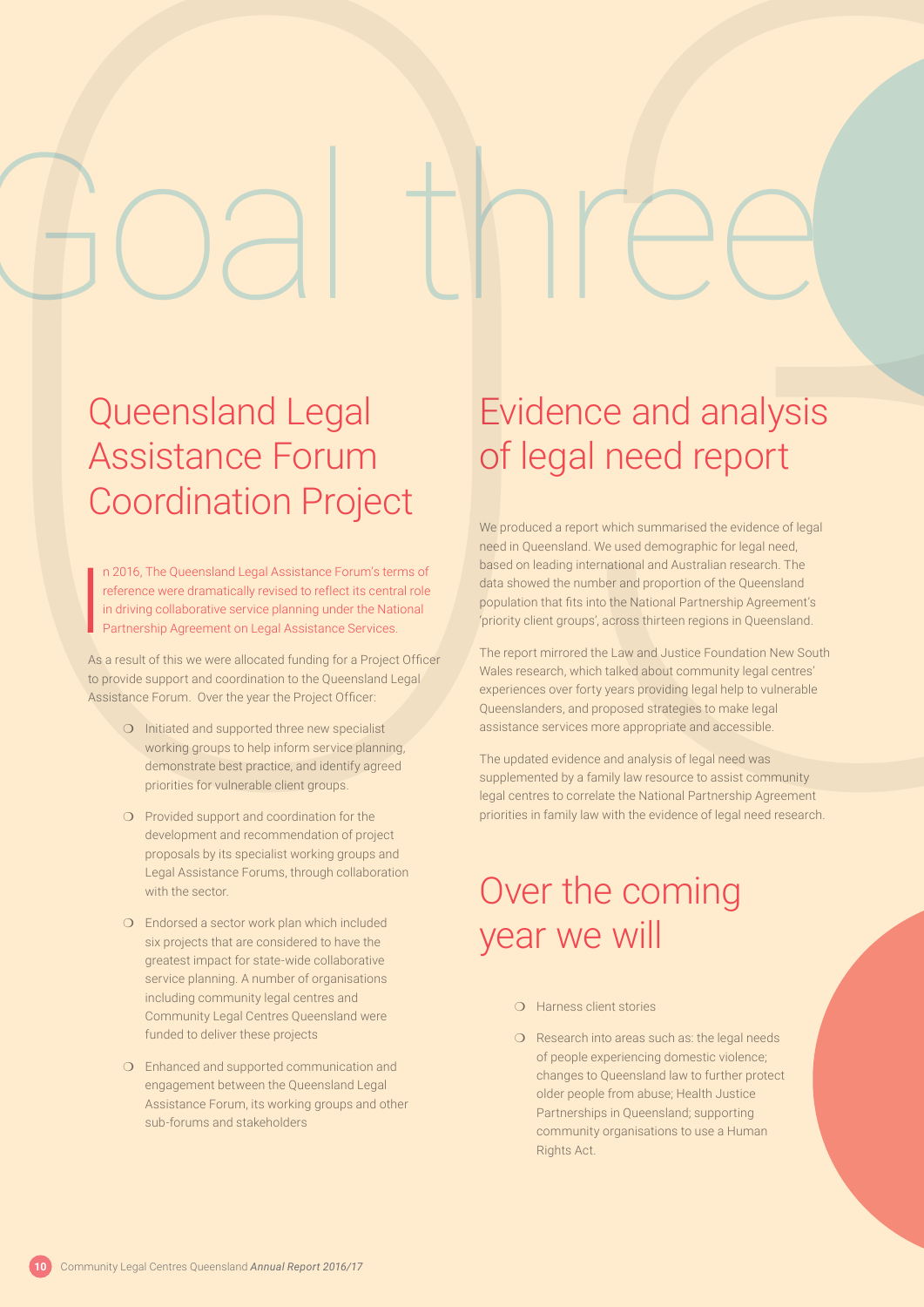# 03 Provide targeted<br>information to members<br>of the public so legal information to members of the public so legal needs are responded to in a timely way

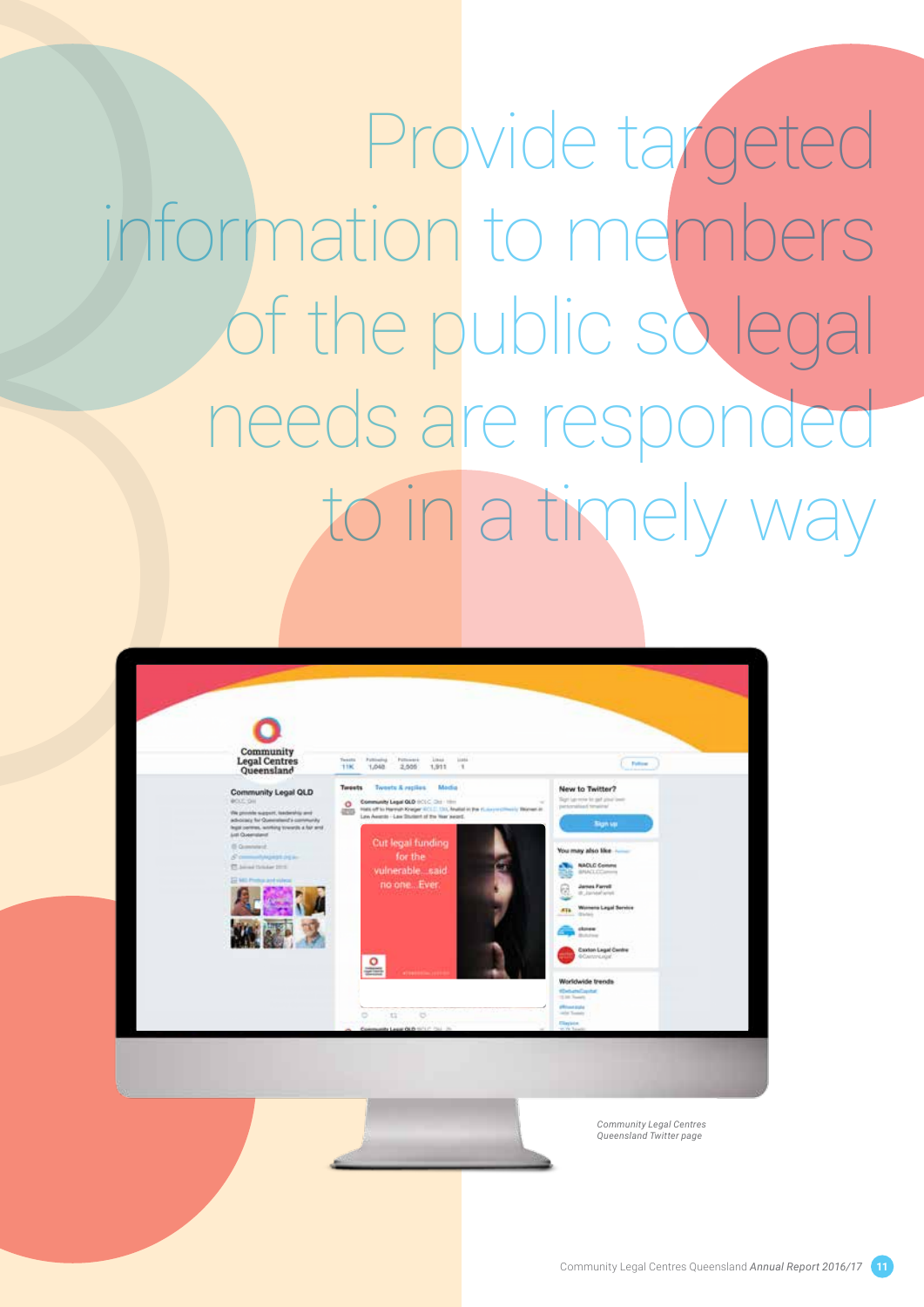#### Law reform as a frontline legal service

Goal four

- T his year we worked with our members and partners across a range of policy issues relevant to our members' work and their clients' lived experiences. This included:
	- ❍ Department of Social Services Discussion Paper on National Disability Advocacy Program – in collaboration with Queensland Advocacy Incorporated, Community Legal Centres New South Wales, The Federation and the National Association of Community Legal Centres.
	- ❍ Work and Development Order Consultation Paper / State Penalty Enforcement Regulator Consultation Paper – in collaboration with 15 Community Legal Centres, Not-for-profit agencies and pro bono assistance from DLA Piper
	- ❍ Australian Law Reform Commission Elder Abuse Inquiry – in collaboration with National Association of Community Legal Centres and Older Persons' Legal Service.
	- ❍ Domestic and Family Violence Amendment Bill 2016 – in collaboration with Women's Legal Service
	- ❍ Youth Justice and Other Legislation (Inclusion of 17 year old persons) Amendment Bill 2016

**Documenting Collaborative** Relationships resource

artnerships and collaborative relationships are<br>central to Community Legal Centres working<br>effectively in their communities This year, many<br>identified the need to formalise these relationships central to Community Legal Centres working effectively in their communities This year, many centres identified the need to formalise these relationships.

a

Law reform as a<br>
from time legal service Collaborative<br>
from time legal service Collaborative<br>  $\frac{1}{\sqrt{2}}$ <br>  $\frac{1}{\sqrt{2}}$ <br>  $\frac{1}{\sqrt{2}}$ <br>  $\frac{1}{\sqrt{2}}$ <br>  $\frac{1}{\sqrt{2}}$ <br>  $\frac{1}{\sqrt{2}}$ <br>  $\frac{1}{\sqrt{2}}$ <br>  $\frac{1}{\sqrt{2}}$ <br>  $\frac{1}{\sqrt{2}}$ <br> To help the process, we produced a guide for Community Legal Centres to assist them to document these important relationships. The resource was undertaken in collaboration with *Justice Connect* and customised Justice Connect's Not-for-profit Law *Memorandum of Understanding* (MOU) factsheet so that it could be used by community legal centres to provide practical guidance on the key issues that needed to be discussed.

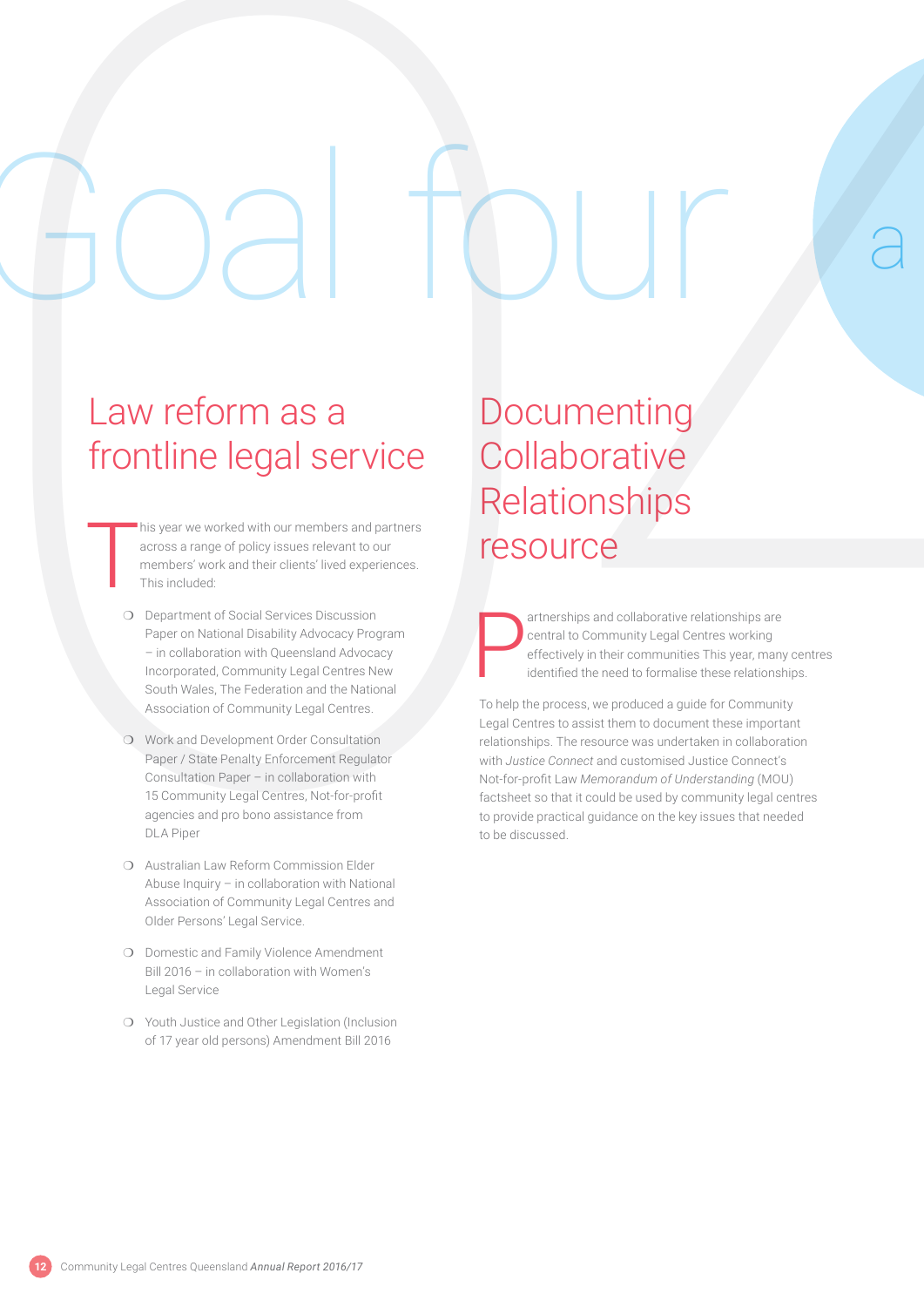## Mature Community I Centre Queensland's role as ody for Queensland's Mature Community legal centres<br>
peak body for Queensland's role as<br>
peak body for Queensland's<br>
community legal centres<br>
some of the<br>
partnerships we were very will<br>
part of this year<br>
and the second contract of the second Some of the partnerships we were Over the coming year we will

❍ Our staff attended Community Legal Education Legal Assistance Forum meetings, to promote cooperation and collaboration between legal service providers who are delivering and initiating community legal education activities. We also attended other specialist forums, including the Information and Referrals Forum and the Best Practice Forum.

part of this year

- ❍ Community Legal Centres Queensland sat on the Queensland Law Society's Access to Justice and Pro Bono Committee and contributed to the Society's work in this area.
- ❍ Our national peak body, the National Association of Community Legal Centres continued to advocate nationally and support our work. This included overseeing the national accreditation scheme, replacing our data collection system with the new CLASS platform, campaigning for increased Commonwealth funding, and engaging in law reform on fundamental human rights and social justice issues.
- ❍ Community Legal Centres Queensland also worked closely with a number of other community organisations, statutory agencies and government departments.

❍ Work with our legal assistance sector colleagues to develop regional service plans to better understand the legal needs of the Queensland community.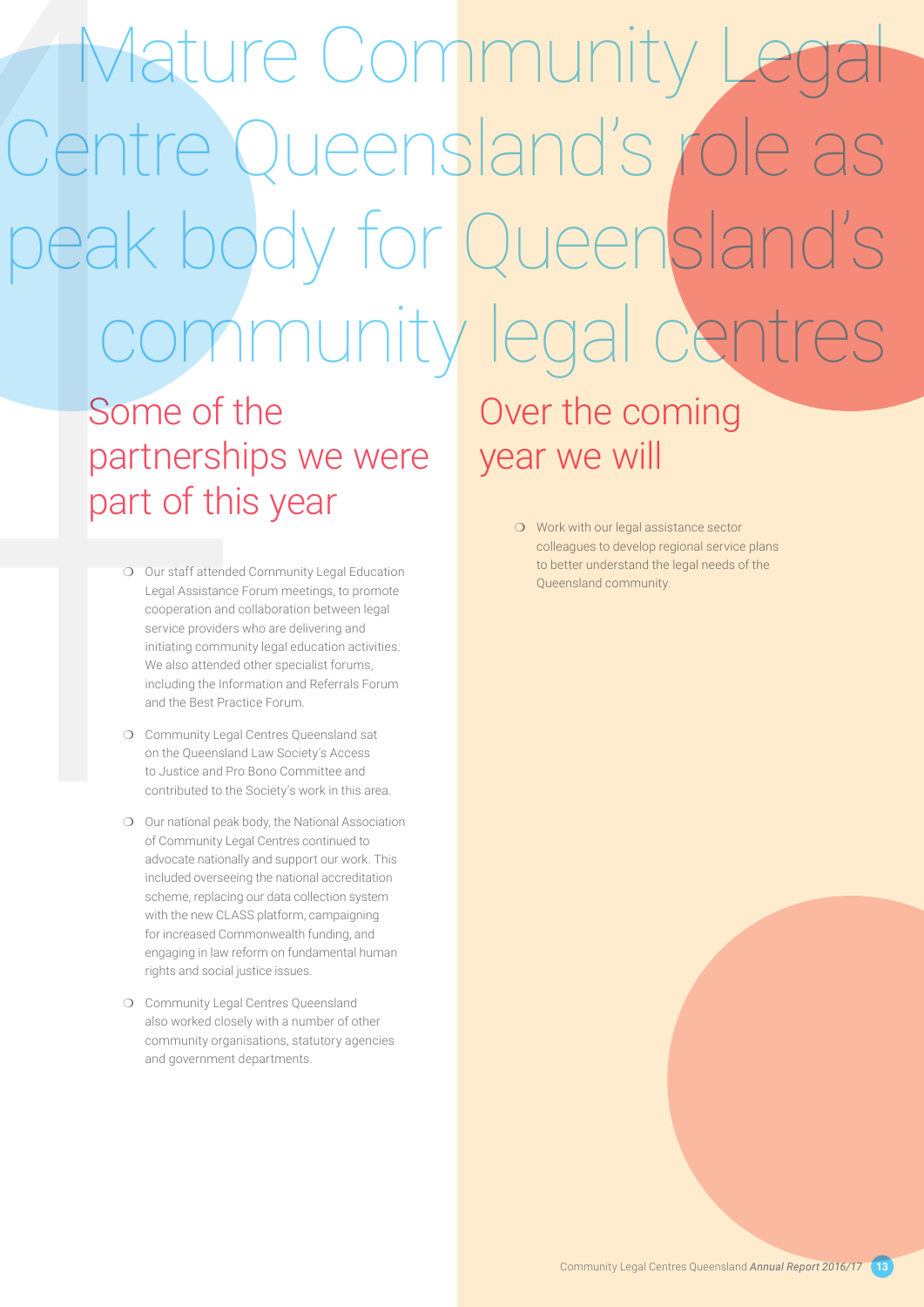#### #fundequaljustice campaign

Goal five

The Federal Government flagged that it would reduction funding for legal assistance services by 30 per cent on 1 July 2017. We knew that this cut would advers impact the work of our members and the clients the they see. Le he Federal Government flagged that it would reduce funding for legal assistance services by 30 per cent on 1 July 2017. We knew that this cut would adversely impact the work of our members and the clients that with the National Association of Community Legal Centres to deliver a communication campaign called #fundequaljustice. The primary audience for this campaign was the State and Federal Attorney General. During the campaign:

- $\bigcirc$  We generated significant media coverage, including 219 news items which highlighted the work of our centres and the impact on communities if the cuts went ahead.
- ❍ We had informal meetings with eleven political journalists and told them about the work of our centres and our concerns in relation to the funding cuts.
- ❍ We met with 85 state and federal MPs to talk about the cuts. As a result of these meetings, many of the MPs took direct action including; signing a petition, writing to the State and Federal Attorney-Generals, lodging a motion or asking a question in parliament within two weeks of the meeting taking place.
- ❍ We harnessed the power of social media by posting over 3,000 items. These posts used the hash tag #fundequaljustice and saw 1.3 million people interact with our posts.
- ❍ We worked closely with our members to engage them with the campaign. Many Community Legal Centre Directors appeared in the media for the first time, and had their local MP visit their centres. They also spoke to former clients and encouraged them to speak out on behalf of the sector.
- 05 ❍ We called on our friends and supporters and asked them to lend their support to the campaign. This resulted in the heads of the seven law societies writing an open letter. This was followed by a letter from the eight Australian peak legal bodies; the President of the Uniting Church in Australia; co-signed letter from five cross bench MPs; the Services Union, an open letter from thirty-six family violence groups, eighteen mid-size law firms, the Deans of thirty law schools and a joint letter from Tim Nicholls, Leader of the LNP and Ian Walker, Shadow Attorney-General.

#### Over the coming year we will

❍ Continue to work with the National Association of Community Legal Centres to deliver the second phase of the #fundequaljustice campaign.

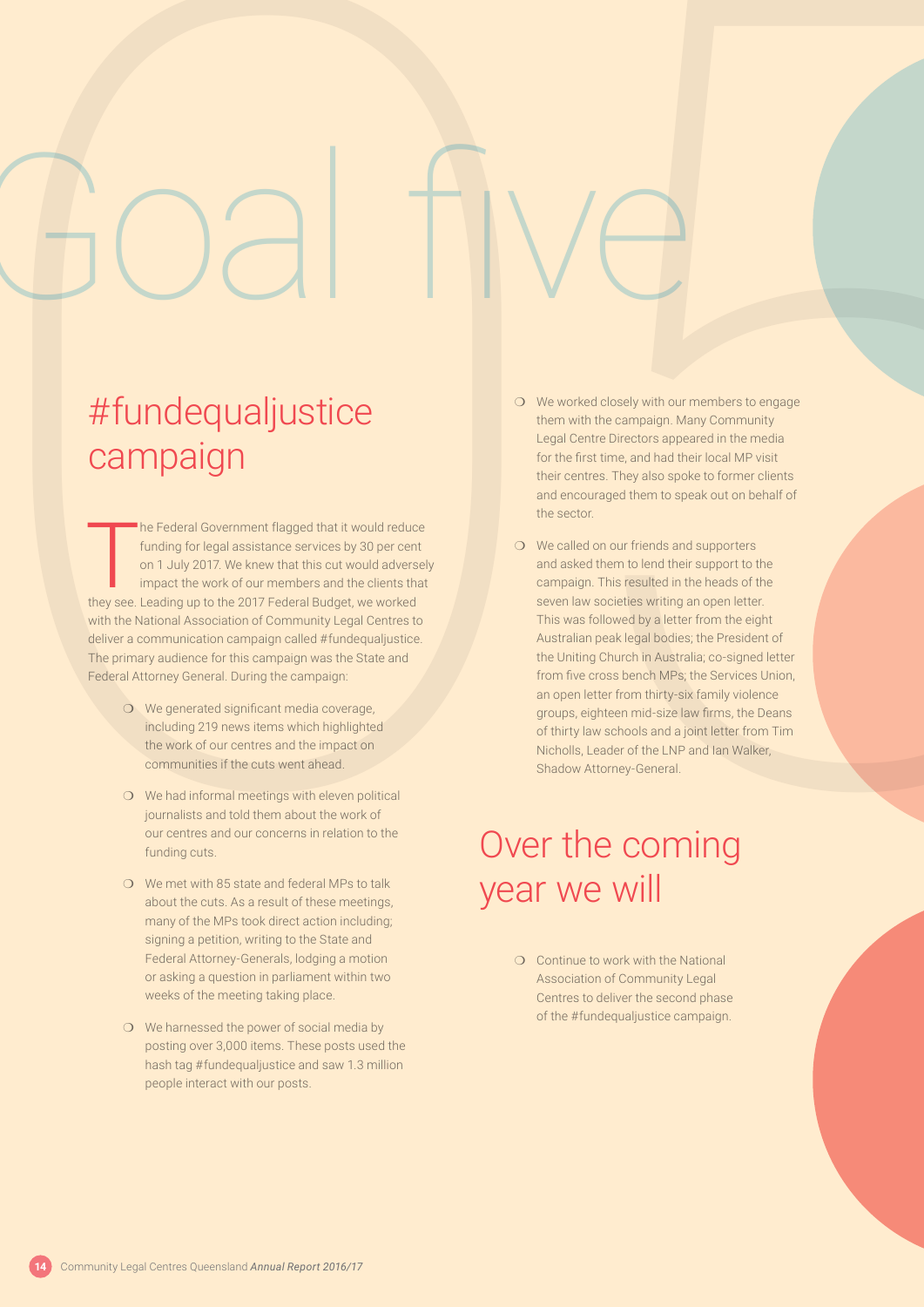### Be a respected and<br>
leading voice for<br>
community legal centres leading voice for and social justice

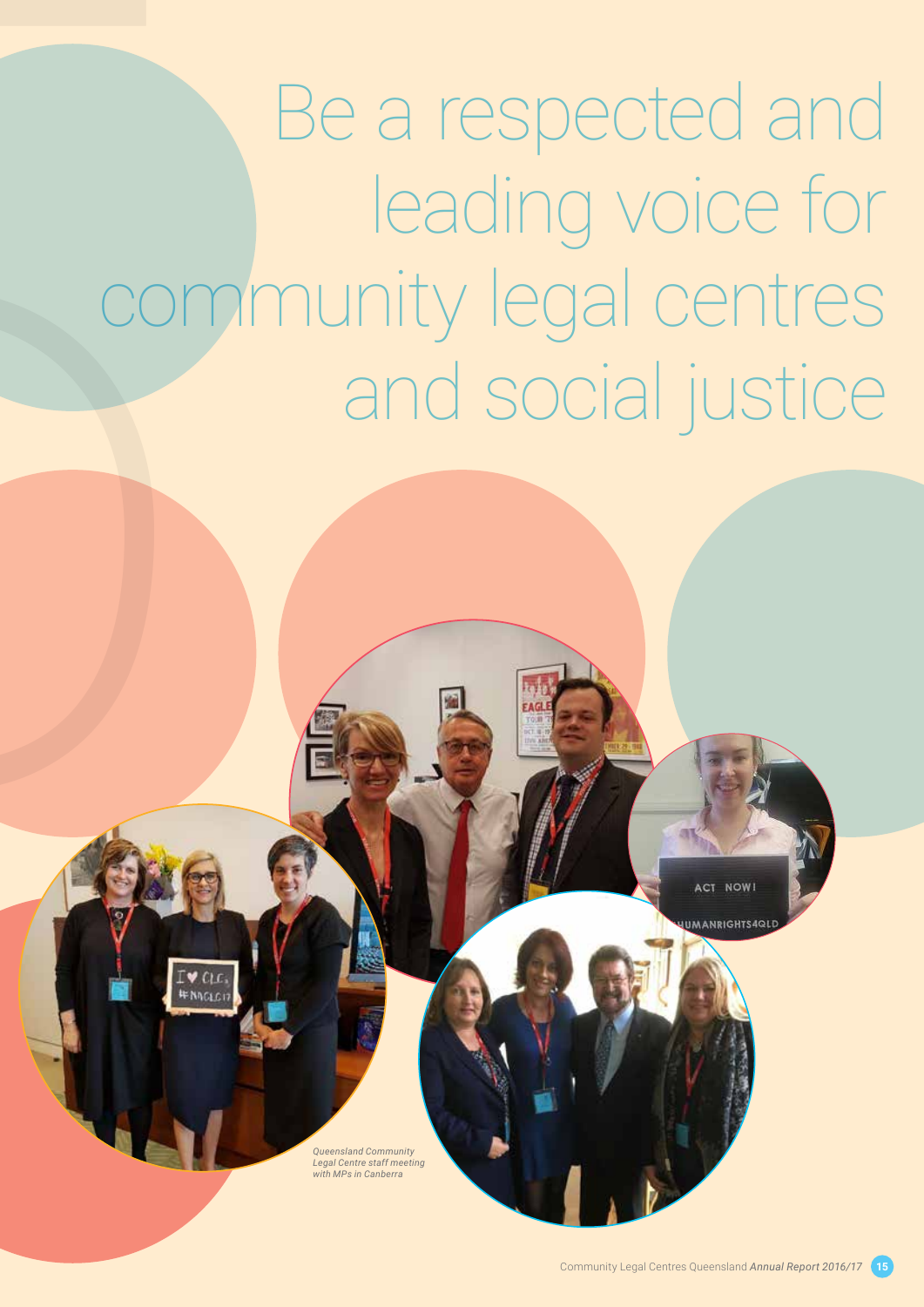#### National Accreditation Scheme

Goal six

National Accreditation<br>
Scheme and professional independent and professional independent and professional<br>  $\sum_{\substack{n \text{ times } n \text{ times } n \text{ times } n \text{ times } n \text{ times } n \text{ times } n \text{ times } n \text{ times } n \text{ times } n \text{ times } n \text{ times } n \text{ times } n \text{ times } n \text{ times } n \text{ times } n \text{ times } n \text{ times } n \text{ times$ **Mational Accreditation Scheme.** The Regional Accreditation Co-ordinator conducted twelve site visits to community legal centres across Queensland. Nineteen centres were re-certified for another three National Accreditation Scheme. The Regional Accreditation Co-ordinator conducted twelve site visits to community legal centres across years. The focus of the phase two of the National Accreditation Scheme was to build on achievements made under phase one, and feedback from most centres is that they have found the review process more straightforward this time around. Most centres reported seeing real benefits of the National Accreditation Scheme process in terms of the opportunity to consider how to continuously improve systems, processes and client services.

We continue to create and share resources and information about the National Accreditation Scheme by gathering video testimonials, quotes from Community Legal Centres on their experiences, and sharing Community Legal Centre stories about that National Accreditation Scheme. The Regional Accreditation Co-ordinator will work with the National Accreditation Coordinator and Regional Accreditation Co-ordinators from other jurisdictions to develop shared resources, and to ensure consistency in the approach to the accreditation process around the country.

#### Risk management and professional indemnity insurance

II our members are comprehensively audited and assessed before they can be certified as being compliant with national standards for legal service delivery. The standards cover all aspects of operations, including governance and management, all aspects of legal practice, financial accountability, risk minimisation, employment practices, physical safety and accessibility.

Our members can also access the National Association of Community Legal Centres' bulk professional indemnity insurance scheme and its associated Risk Management regime. This is a successful and cost-effective way for centres to manage both their risk and their professional indemnity insurance.

The Risk Management Guide, annual cross-checks and compulsory state professional indemnity insurance meetings help individual centres understand and manage risk in their legal practice, identify possible new risks and act to minimise risks and prevent and/or mitigate claims by clients.



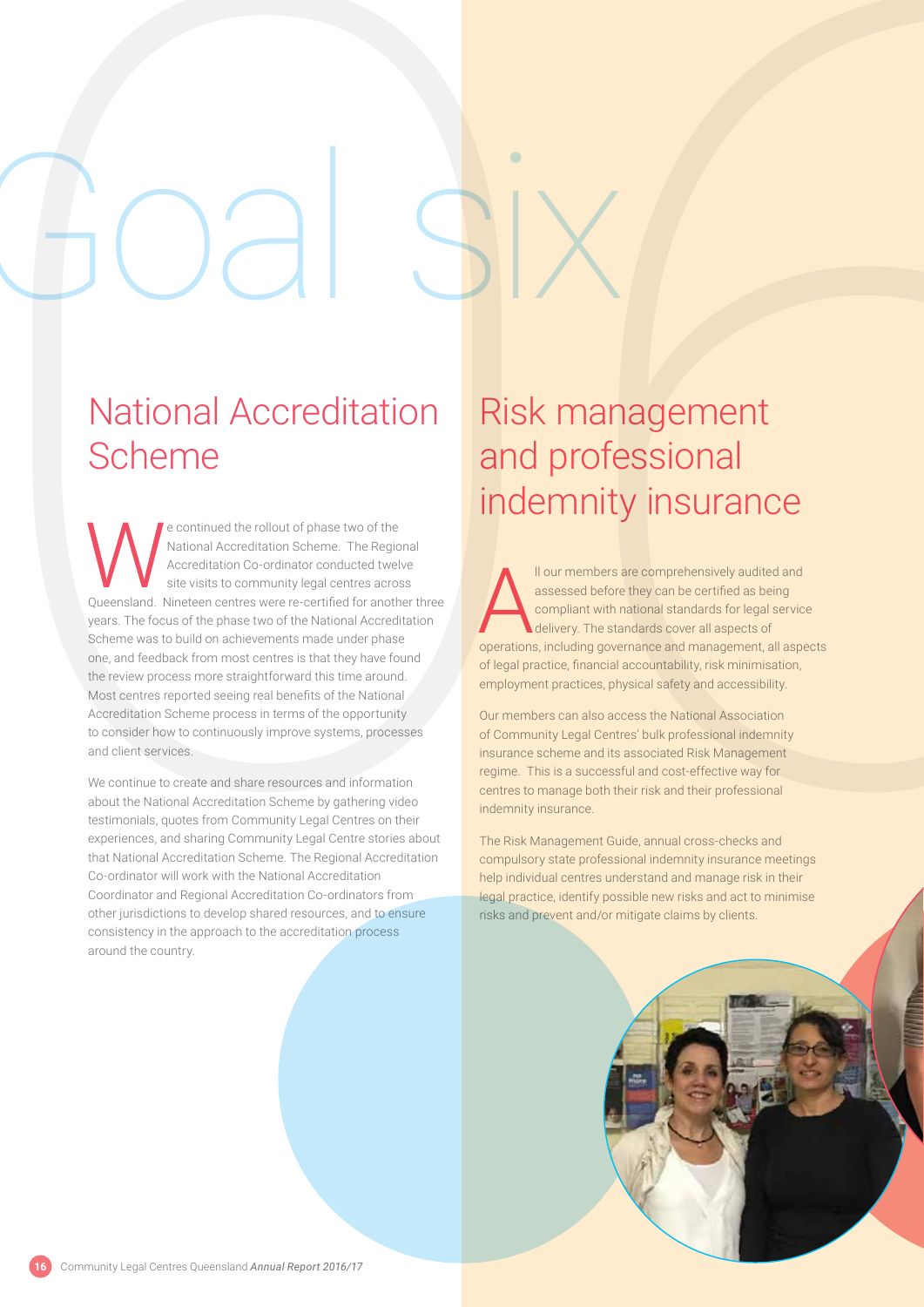# DOCIDES &<br>
Proceedur<br>
Manual r<br>
Supering the condition of the past of the parties of the management commit<br>
Supering the condition of the past final<br>
Supering the management commit<br>
Supering the management of the past fina Deliver clear and transparent governance and operational management

#### Policies and Procedures Manual review

Exame we are funded by the Queensland government,<br>
we need to comply with the Human Services Quality<br>
Framework. This year we revised our policies and<br>
procedures. All staff were involved in this revision and<br>
the manageme ecause we are funded by the Queensland government, we need to comply with the Human Services Quality Framework. This year we revised our policies and procedures. All staff were involved in this revision and procedures. We finalised our accreditation through the Human Services Quality Framework by self-assessment on 30 June 2017.

We have been helping drive the accreditation process in Queensland for the past five years. By updating our own policies and procedures, we are able to better understand the workload for our member centres in complying with accreditation standards.

> *Penny Sullivan, Regional Accreditation Co-ordinator visited a range of centres.*

#### Over the coming year we will

- ❍ Undertake a further twelve site visits, which will complete the schedule of National Accreditation Scheme Phase two reviews.
- ❍ All centres that have already been certified will provide reports to the Regional Accreditation Co-ordinator of achievements under their agreed Improvement Plans at six monthly intervals, with the main report to be provided at the twelve month point. The Regional Accreditation Co-ordinator will review all reports and provide feedback to centres about any additional actions that may be required.

Community Legal Centres Queensland *Annual Report 2016/17* **17**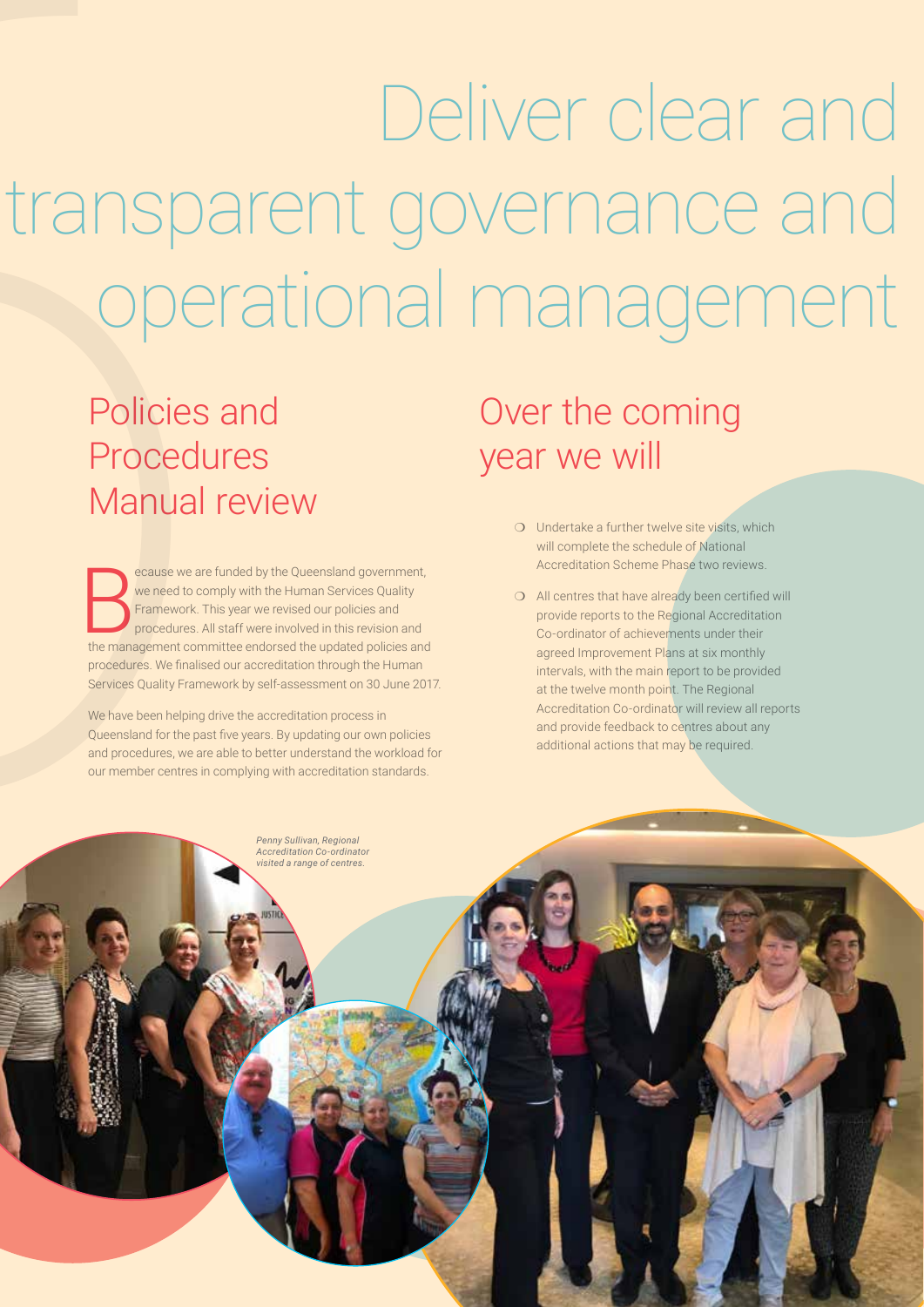Our people

#### **Staff**

James Farrell, Director Cathy Baker, Communications Manager Monica Roberts, QLAF Project Officer (until June 2017) Rosslyn Monro, Sector Sustainability Coordinator Penny Sullivan, Regional Accreditation Coordinator Kirsty Mackie, Research Officer (until January 2017) Cristy Dieckmann, Policy Worker Hannah Krieger, Membership Officer Jude Clarkin, Finance Officer (until January 2017)

#### Members

Aboriginal & Torres Strait Islander Women's Legal Services North Queensland Aboriginal Family Legal Service Southern Queensland Basic Rights Queensland Bayside Community Legal Service Cairns Community Legal Centre Caxton Legal Centre Central Queensland Community Legal Centre Environmental Defenders Office Queensland Environmental Defenders Office of Northern Queensland Gold Coast Community Legal Centre & Advice Bureau Inc. Goondiwindi Community Legal Service Junkuri Laka Community Legal Centre Aboriginal Corporation LawRight

Lesbian Gay Bisexual Trans Intersex Legal Service Mackay Regional Community Legal Centre Moreton Bay Regional Community Legal Service North Queensland Women's Legal Service Nundah Community Support Group Pine Rivers Community Legal Service Prisoners' Legal Service Inc. Queensland Advocacy Incorporated Queensland Indigenous Family Violence Legal Service Refugee and Immigration Legal Service Robina Community Legal Centre South West Brisbane Community Legal Centre Suncoast Community Legal Service TASC National Taylor Street Community Legal Service Tenants Queensland Townsville Community Legal Service Women's Legal Service YFS Legal

Youth Advocacy Centre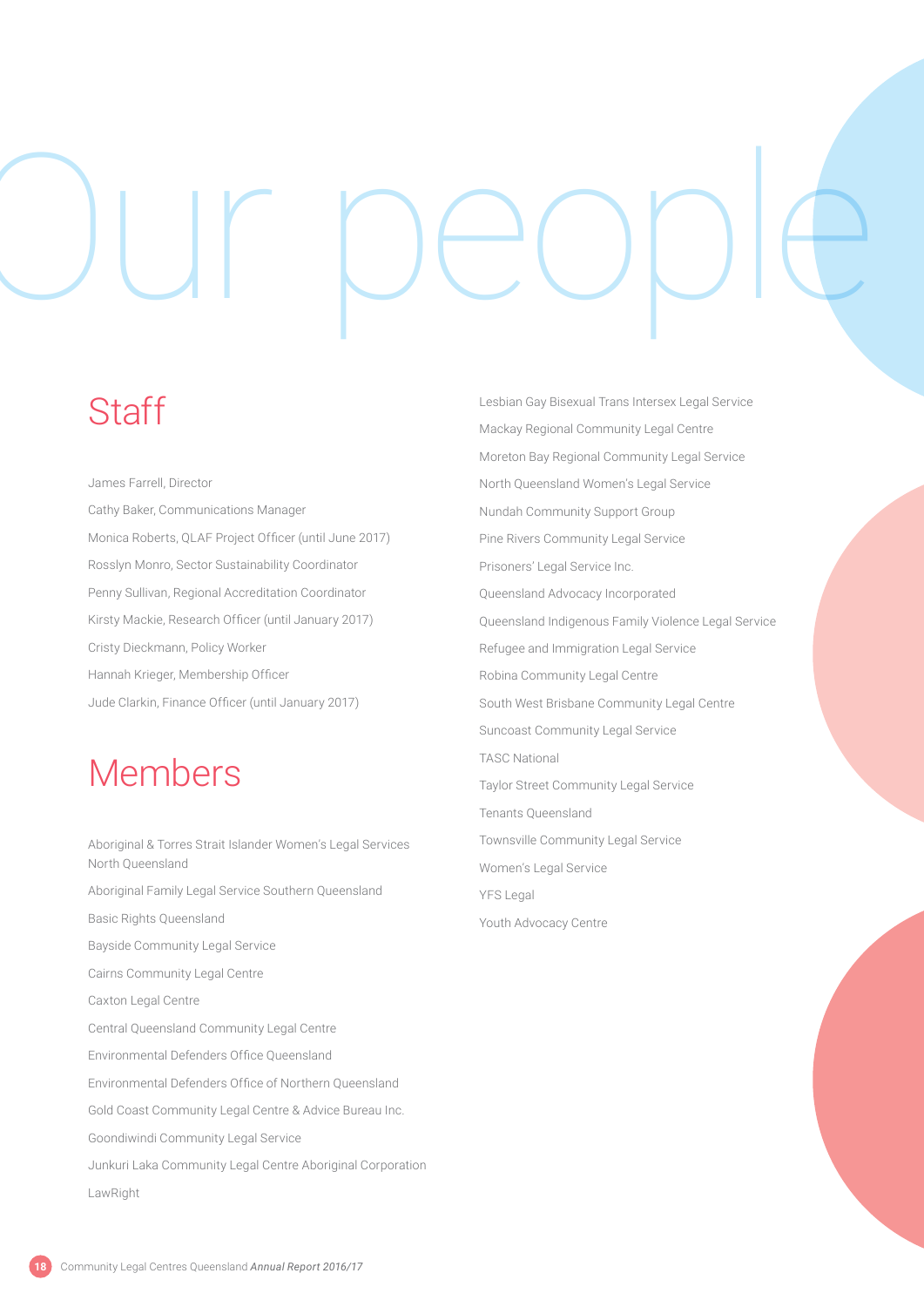# Our people Thanks

#### Volunteers

Jean Morton

Tammy Tang Theresa Yu Genevieve Feely Susanna Je Chris Vale Manasa Pappu Danielle Goltz Tegan Baker Yaeeun Kim Matthew Singer

#### Management **Committee**

Janet Wight (Youth Advocacy Centre), President Aaron Finn (Townsville Community Legal Service), Treasurer Hayley Grainger (North Queensland Women's Legal Service) Susan Hamilton (Aboriginal Family Law Service Southern Queensland) David Manwaring (TASC National) George Pharmacis (Robina Community Legal Centre) Alison Swift (Pine Rivers Community Legal Service) Georgina Warrington (Basic Rights Queensland) Philippa Whitman (TASC National)

#### Sponsors and funders

Edges funding Community Legal Centres Queensland acknowledges funding from the following sources in 2016-2017:

- ❍ Legal Practitioners Interest on Trust Account Fund, responsibility for which lies with the Queensland Department of Justice and Attorney-General and which is administered through Legal Aid Queensland
- ❍ Federal Attorney-General's Department
- ❍ Queensland Department of Justice
- ❍ Legal Aid Queensland Community Legal Education Collaboration Fund
- ❍ John Villier's Trust
- ❍ Event sponsors, including: The Services Union, Ian Potter Foundation, New Way Family Lawyers, Office of the Information Commission, Herbert Smith Freehills and Clayton Utz.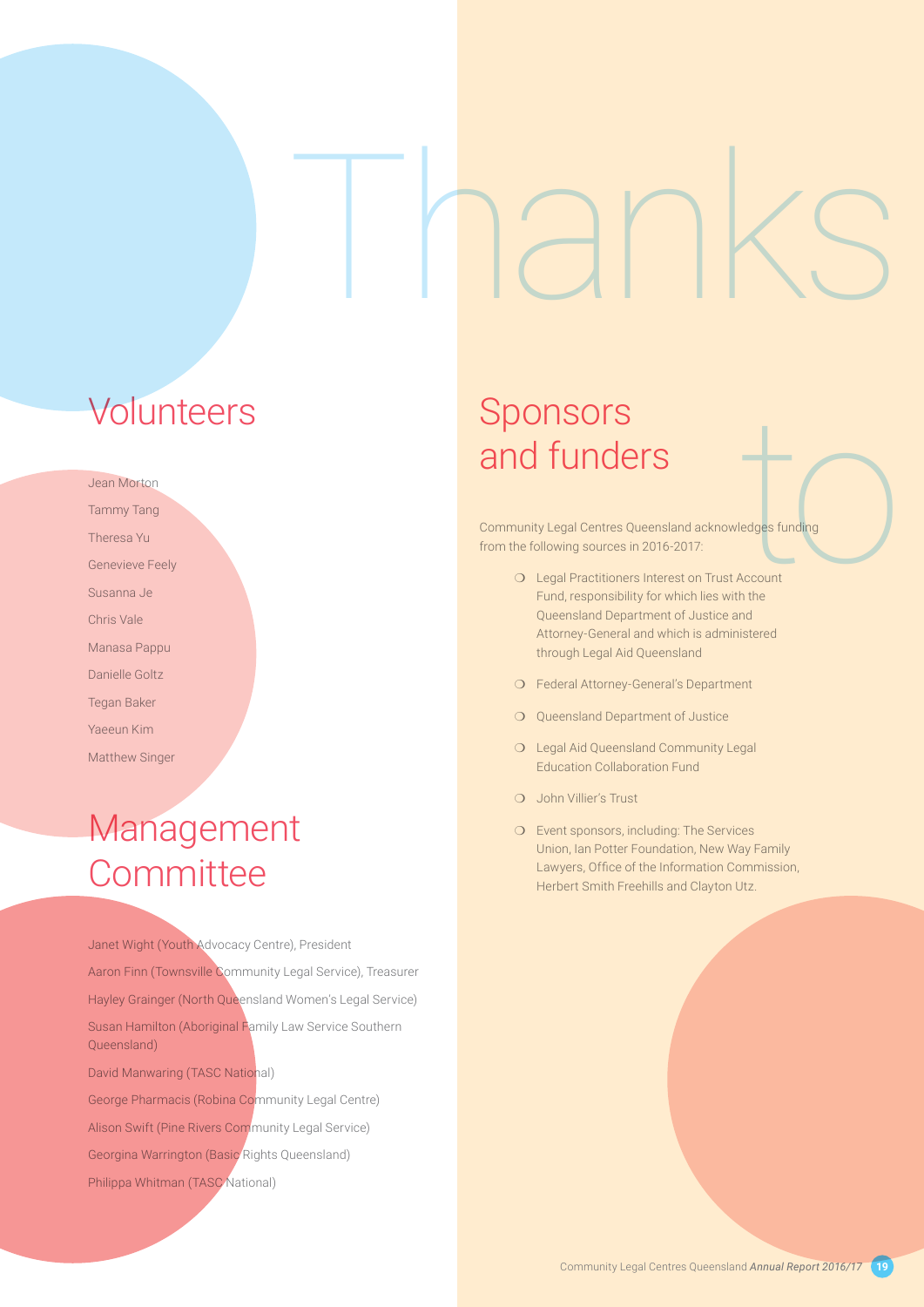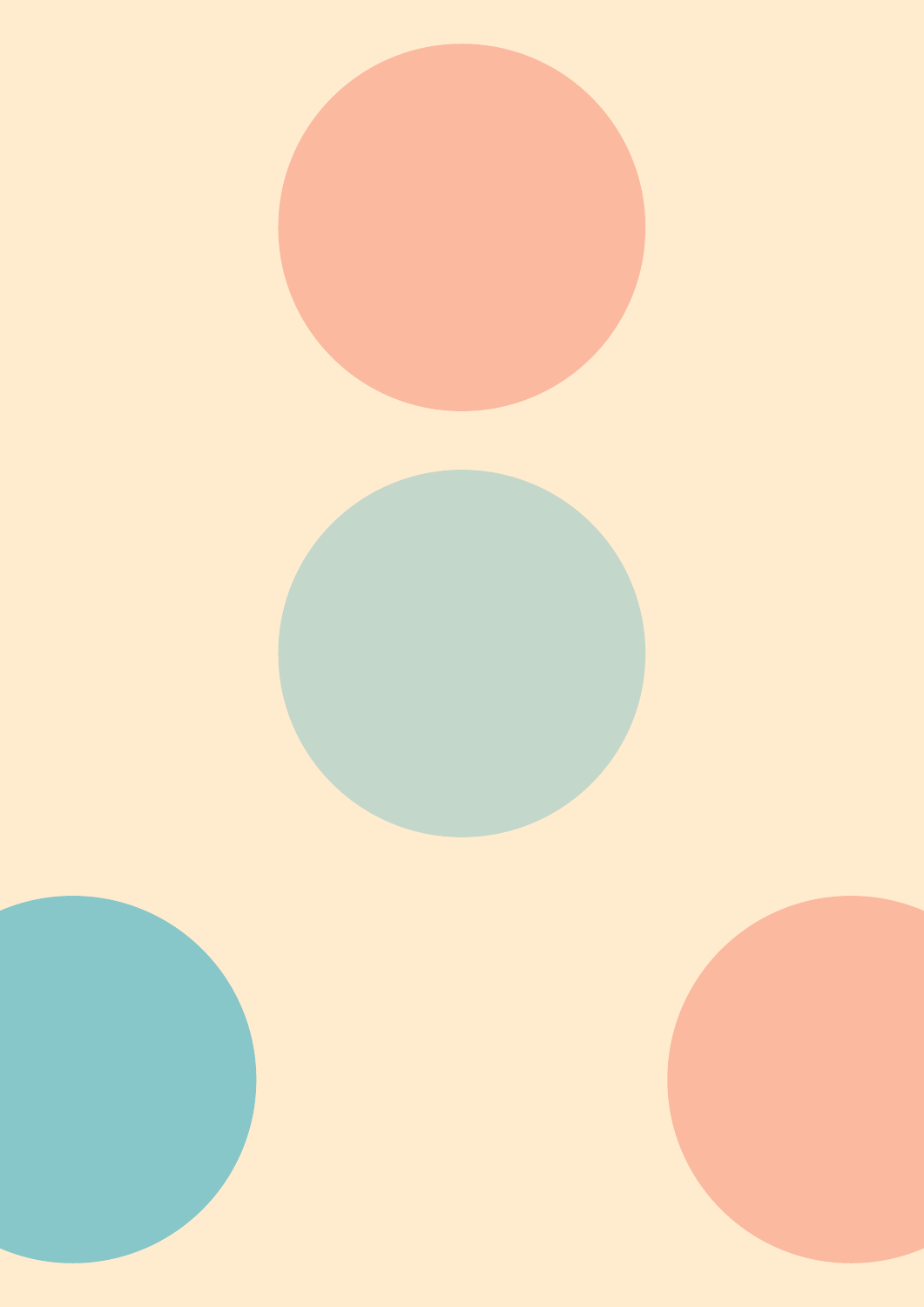